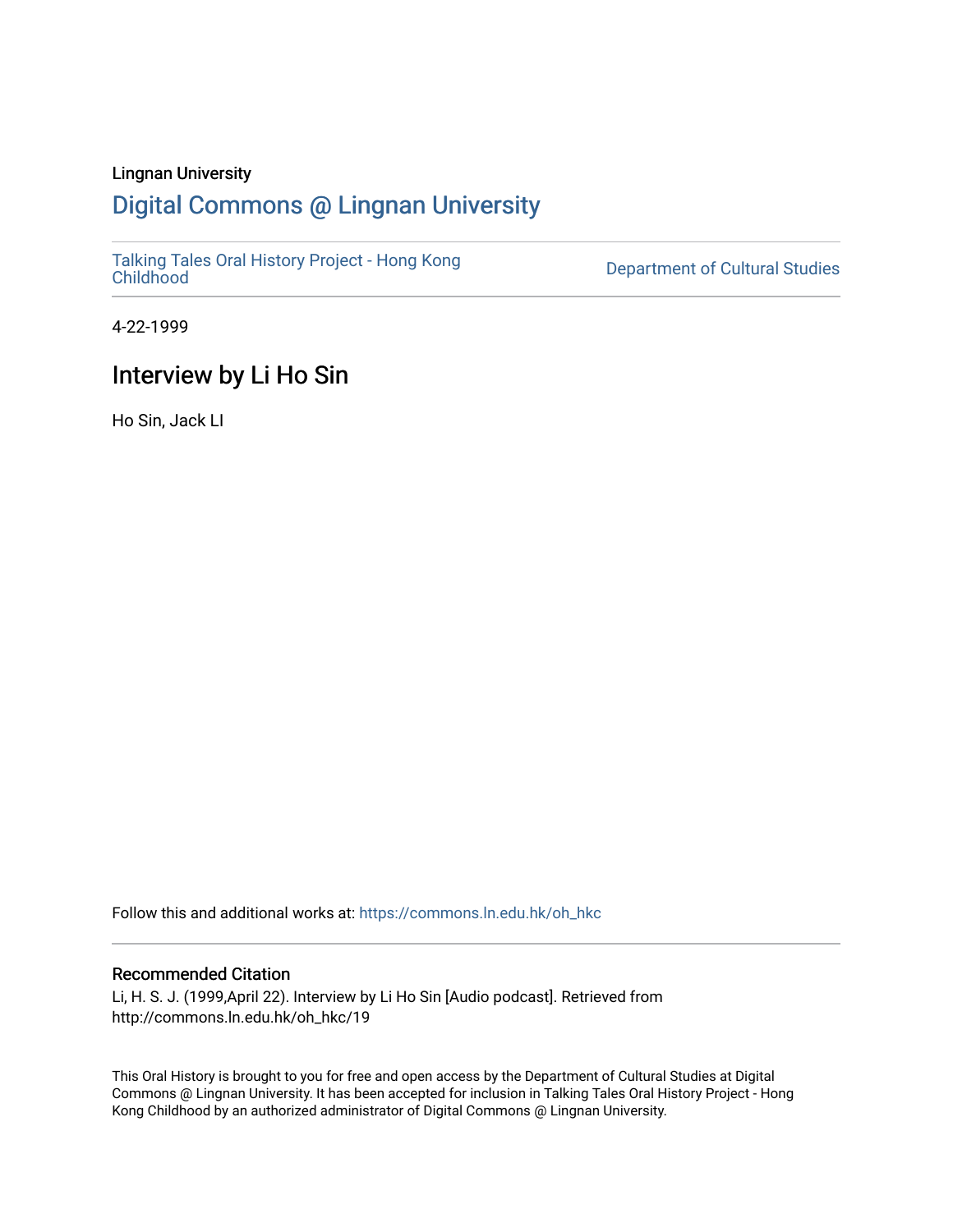## **GEN 3040 Comparative Cultures**

# **Talking Tales Oral History Project "Hong Kong Childhood"**

**Date of interview: 22 April 1999**

**Location of Interview: Lingnan College Library at Conference Room**

**Interviewer: Jack**

**Interviewee: Charles**

#### **Content of Interview**

Jack : Thanks for you coming!

Charles : You are welcome.

Jack : Where and when were you born?

Charles : I was born on May the sixteenth 1977 in Hong Kong.

Jack : Could you tell me your family background information?

Charles : My family has four members. My father's occupation is a postman. Before my parent's marriage, my mother was a worker in a factory. But influencing by the moved up the plant to the Mainland China and cut down worker in Hong Kong, my mother has been unemployed for more than 3 years. Therefore my mother is a housewife now. I have a little brother whom younger than me for 3 years. And he is a secondary six student at Rosaryhill school.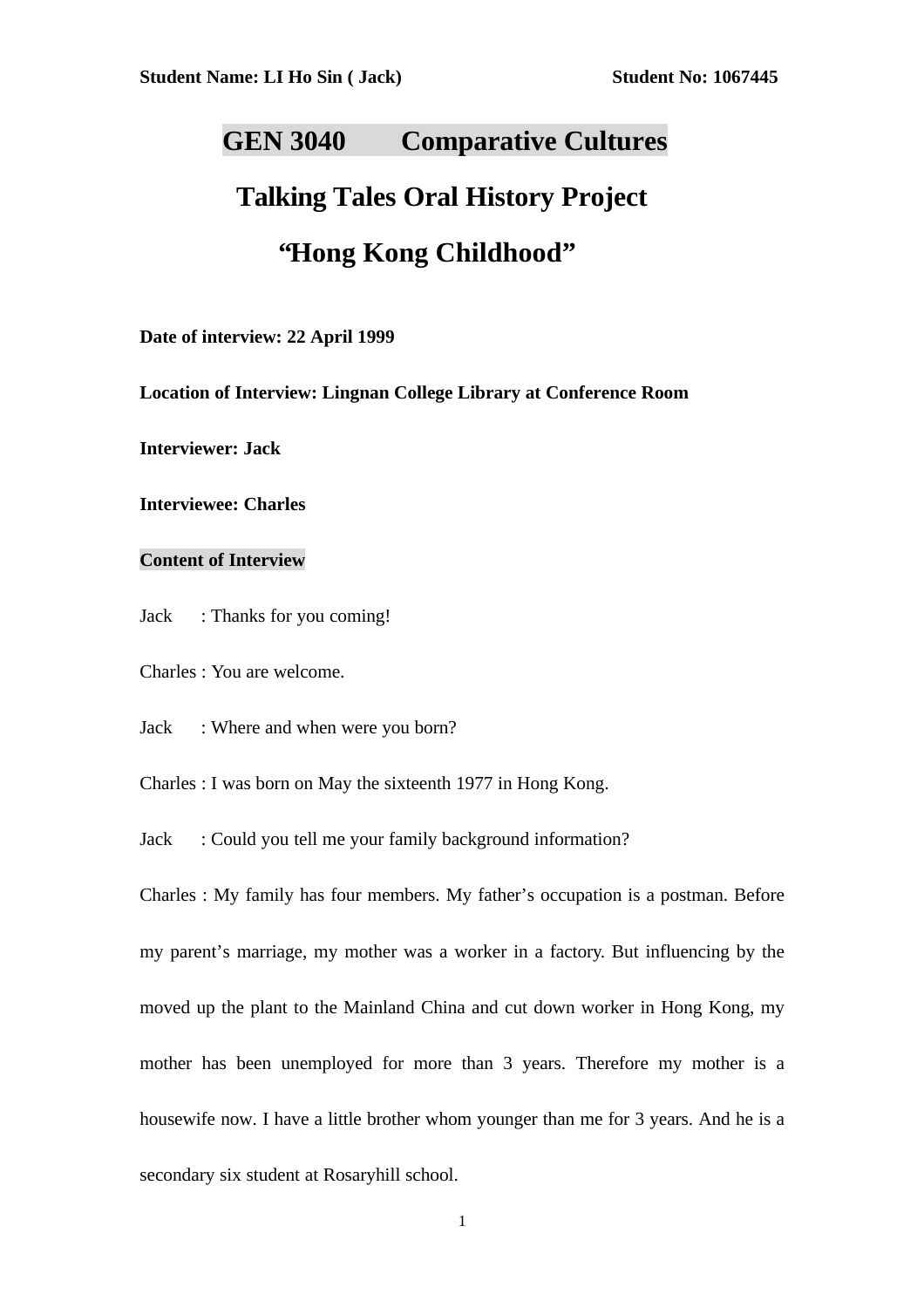Jack : How about you and your family relationship? Is it any big difference as before?

Charles : In the past, I often talked with mother with everything that I knew because she often asks me. For example, I talked with her about the life in school, who was the naughty in my class, even my student hand book which need my mother to sign it. However, after a few years later, willnesses to talk with parents was less than before; it seemed that our relationship were far apart. Fortunately, after I had across the adolescence period, our communication time was increasing and became much closer. I knew they just caring me about my life and hoping to deal with my difficulties during study period. It is easy for me to communicate with mother than father.

Jack : Your parents have any different treating you and your brother?

Charles : My father loves more my brother while mother loves me more than younger brother. For example, my mother gave more pocket money than brother did, however, my brother did not ask for why has this difference. May be he thought that this did not matter. My mother thought that I was the eldest brother, who needs much money for daily expenses.

Jack : Who made the decisions in your family?

Charles : In the past, my father was the final decision-maker. But, there are some changes. Because I am the eldest son, I act a critical role in decision making. For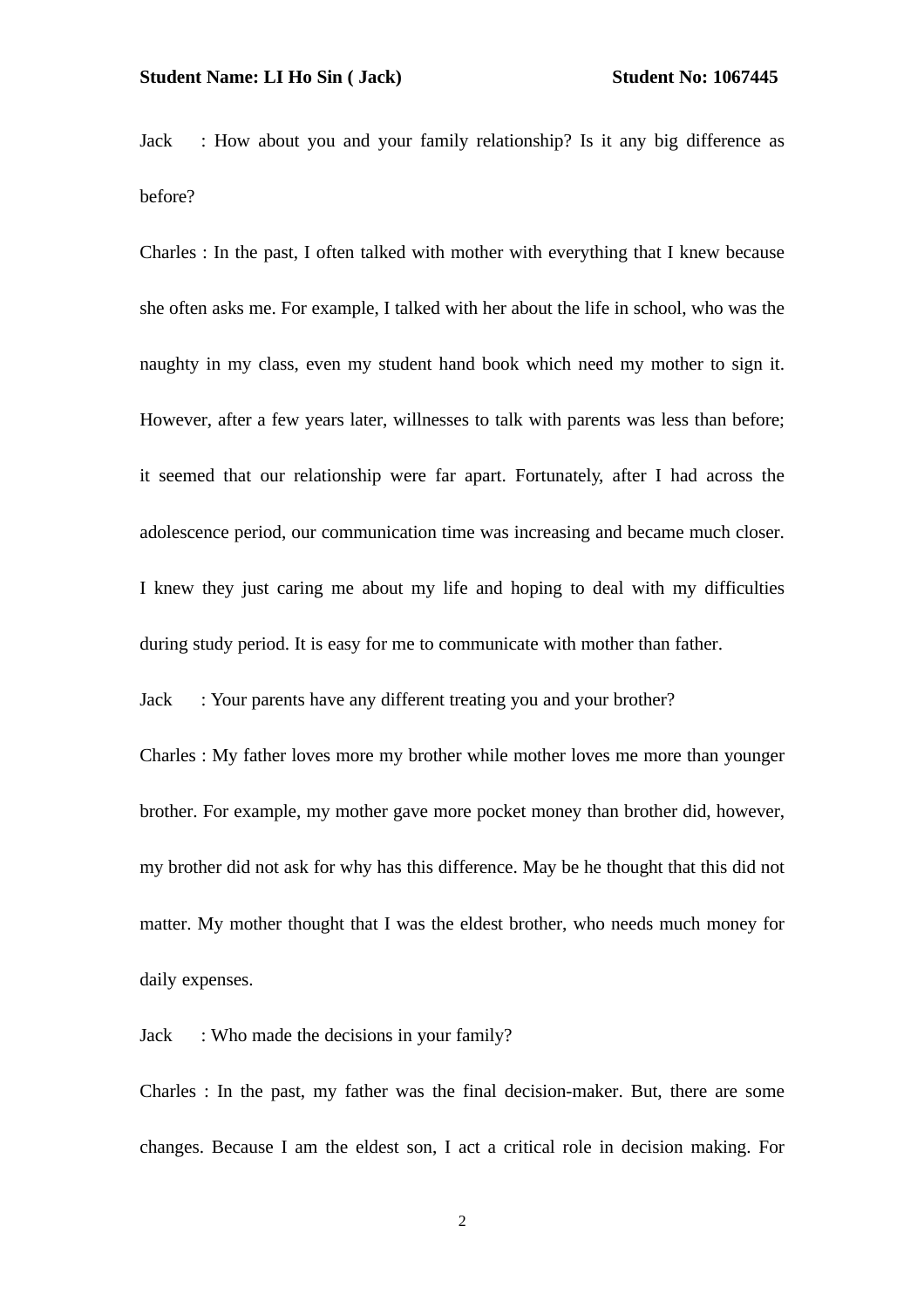example, purchased the electronic appliances what the brand name and what the style, also bought the furniture what the color. I made all of decisions. The power for decision making will be increase when I was as a financial supporter in my family. My little brother also did not request for that power. May be he still not mature enough. This is my family power hierarchy.

Jack : Would your brother dislike you about the power of decision making?

Charles : I thought no. Because he was an easy-going boy. This did not much matter for him. Even that he did not think about why had this phenomenon occurred. Parents also loved him so much. There was just no big difference in him and me.

Jack : Is there any great difference in living environment?

Charles : In the most previous, we lived in Shek Pai Wan Estate in Aberdeen. In age of 5 or 6, I had moved to Ap Lei Chau Estate. Both of them were public housing. I have lived there for 13 years. There were no special events in my old house which stick in my mind because I was so small.

Jack : What did the relationship between you and your neighbor? Would you play with their kids?

Charles : During primary five to secondary two, I liked to play with the same age group of neighbor's kids , e.g. riding the bicycle at the corridor. However , in recent year, my friends near my home have been moved out to other places. The new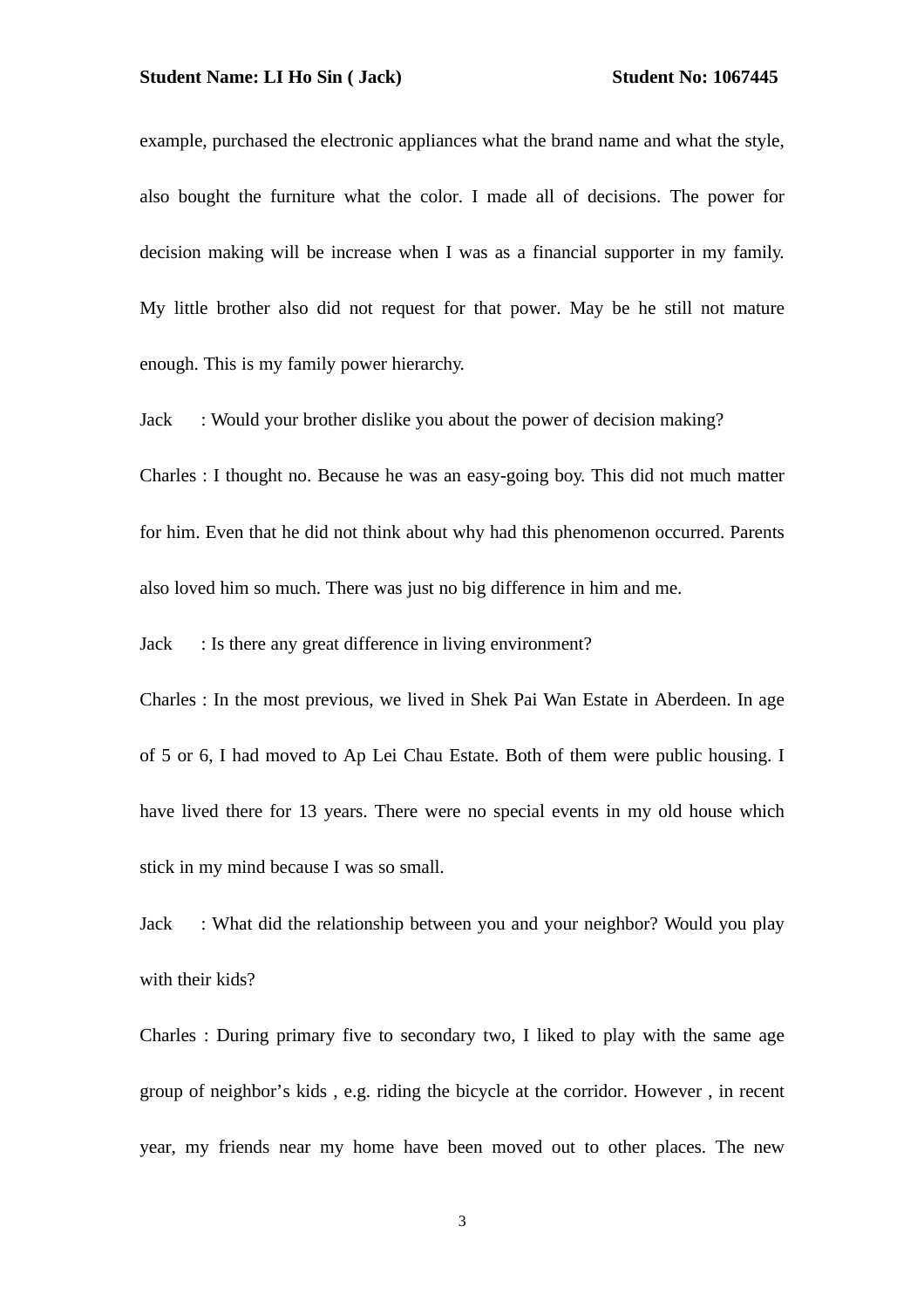neighbor seemed strange to me as they were mature adults. As a result we had less communicate with each other. It made our living environment less harmony than before.

Jack : What sort of things were you punished for? What kind of punishment did you receive? Who handed out the punishment?

Charles : It was a usual thing for every child. No child was naughty nor did not do the wrong thing. I remembered that brother and I was playing the "soft" football in home. Accidentally, we kicked up the football to the window, made the window broken. A loudly sound made mother awake. She was so angry because she told us no playing in the home. But we did not listen to her warning. Therefore she had beaten us .

Jack : As you mentioned before, except playing football, what other sorts of game and activity would you like?

Charles : When I was small, I liked playing the " Vogue " game in that time. Also I liked playing the basketball. In Form 1 , I engaged in the school Boy Scout Club as a member. It needed a rather high standard of group discipline, however, I was not behavior as a discipline –oriented person. Moreover, every Saturday morning at 6 a.m., I need to be training in the playground. This training was a terrible and hard thing. Therefore after one year I quitted the Member as a Boy Scout.

Jack : What type of leisure activities did your family have?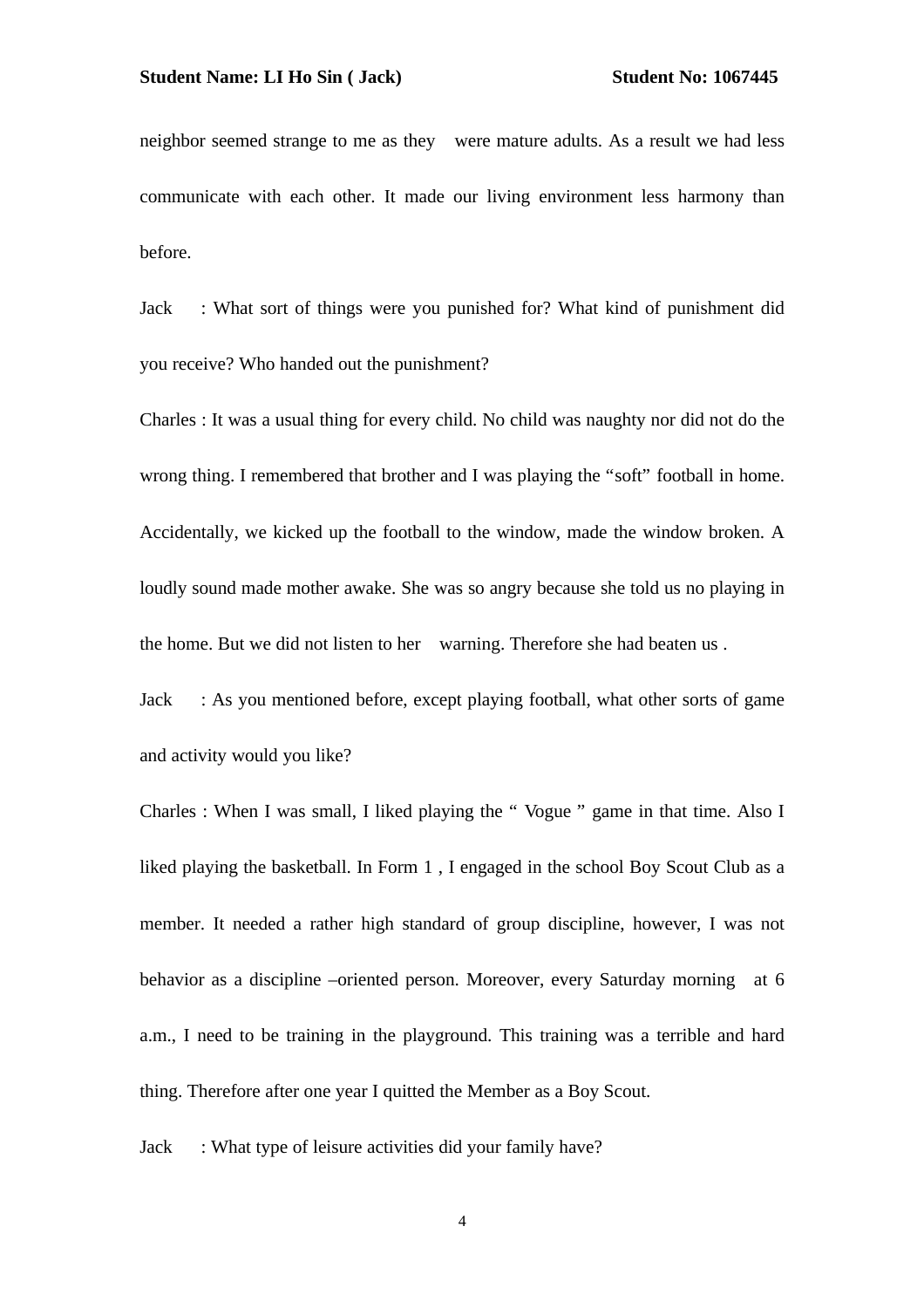Charles : I remember when I was a child, my parents would take us going to restaurant with " morning-tea". Then we went to see a film or shopping in Town Mall. After I and brother grew up, we had its owns friends and unlikely going with parents in weekends. Therefore, our parents rarely go outside with brother and me.

Jack : How were household tasks divided? Did you have to care for your brother? Charles : Owing to as an elder brother, I need to take care for my young brother. Actually, mother did almost all-household tasks. Occasionally, I washed the dishes and swept the dirty floor.

Jack : Looking back are there any events in your childhood which stick in your mind? Could you describe them?

Charles : In my mind, there was no great impression during childhood. But there was one event that was told by my parents about my story. At the first day of my school life in pre-school, I was so fear in such strange environment therefore I was stamp foot and cry until from the headmaster who took me to my classroom

Jack : After the period of pre-school, is there any great changes in your primary school life? Could you describe them?

Charles : From the age of four to six , my behavior had great changes. In the past, I liked play the game with myself. But after six years old, I like play with classmates and neighbor's kids in a group. Playing with them had much happier than before.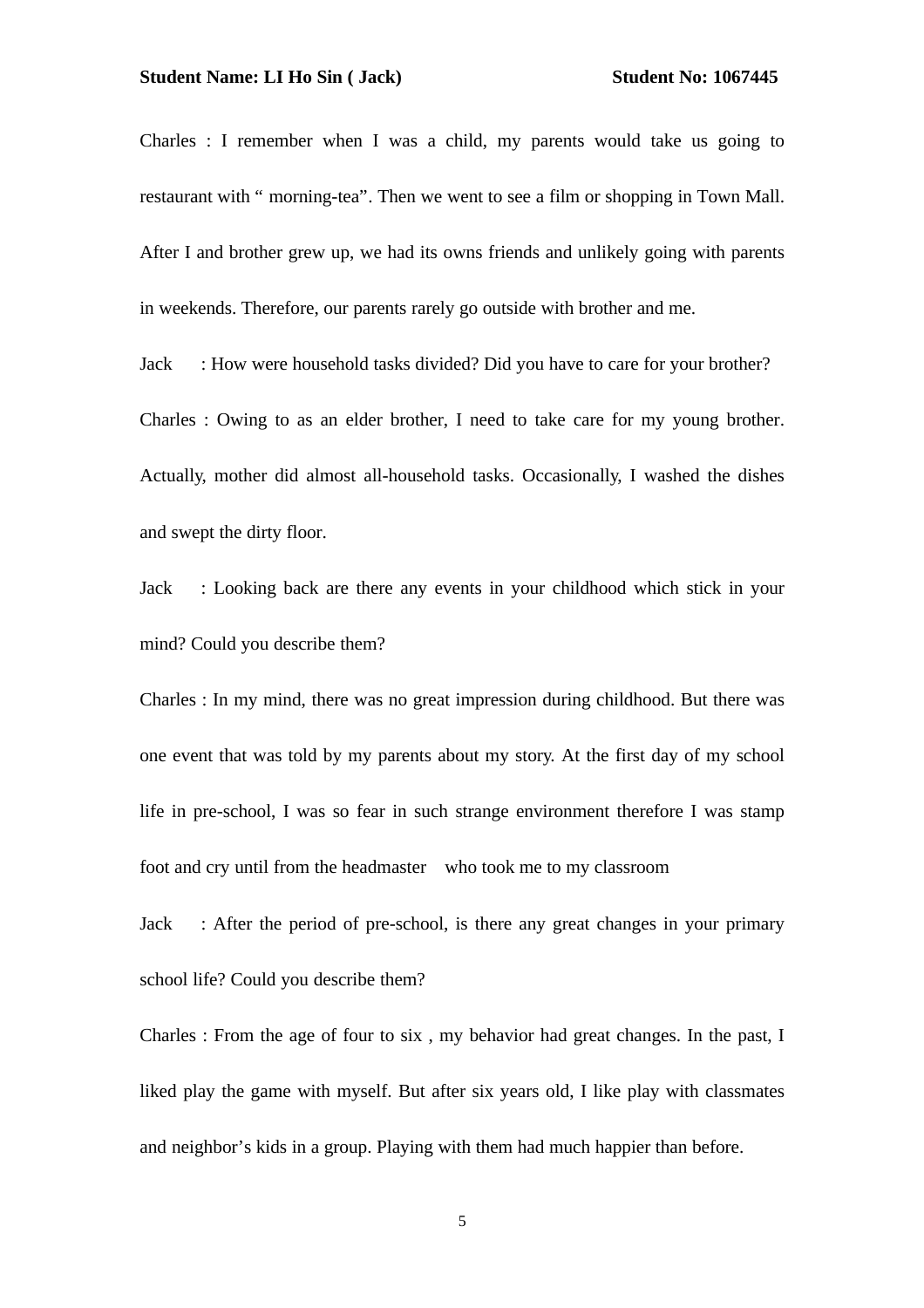Jack : In your primary school life, is there any special event that you can remember? Could you describe it ?

Charles : In my primary school, there had a small garden for students to reading. But I and about 5 or 6 classmates used this facility for copying the assignments. In every morning , we woke up one hour earlier going to school. Unfortunately, after three months later one classmate saw our unhonest event, therefore he told to my class teacher. Our teacher punished all of classmates who had engaged in copying the assignments by re- writing all the assignments in the following 2 weeks. After these events, I have never again copied the homework.

Jack : After promoted to secondary school, your primary classmate's relationship between yours had any changes? Would you adapt the new environment?

Charles : They had their own schools and friends. Our relationship seemed far away than before. Sometimes, we had activities such as see a film. On the other hand, my seven years of secondary school life, my friends could divide into three stages. The first stage friendship came from Form 1 and 2. Their life style was total different to me, they just liked the bad things such as smoking, gambling and drinking. They did not put any effort or time in learning. As a result, I left out in that group of friends. Later in Form 3, a second stage of friends appeared. They had the same objective with mine- study hard in that period. We often discuss the problems in the subjects and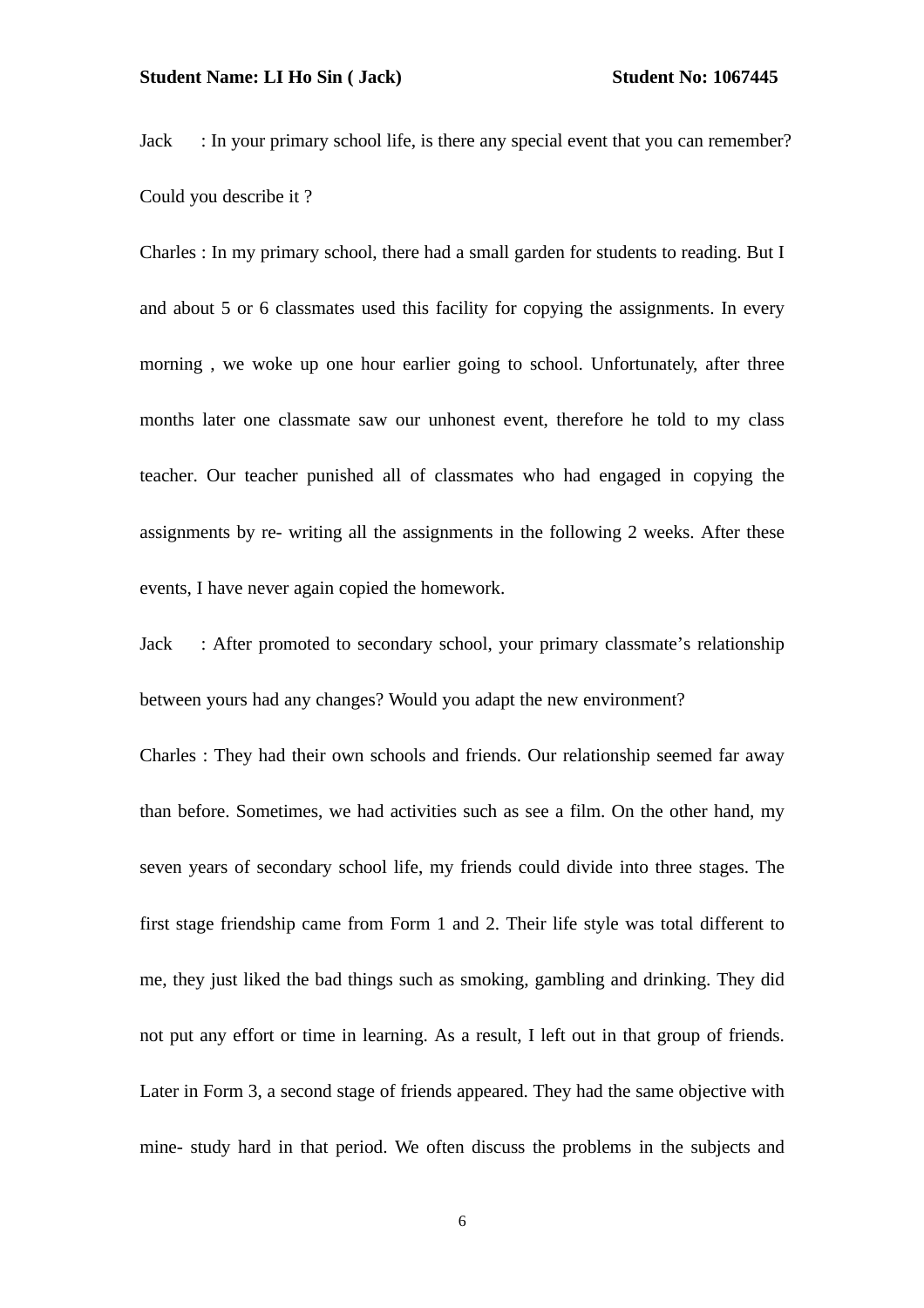teach with each other. Therefore, my result in final examination got a rather good grade. The third stage came from my Form 6 classmates. There had only 30 students in one class. The communication time much longer than other stages of friendship.

Jack : Can you remember any your love story in secondary life?

Charles : I had a girl classmate who was my primary school friend. We entered the same secondary school but different class. I had feeling on that girl but I did not say to her. One-day morning, I met across her in the school corridor, we talked with other for a few minutes. However, I did not know she had a boy friend who was coming to her side. He looked angry that I talked with his girlfriend. He was a notorious student in my school. After a few days, he and his " bad" friends followed behind me during I going back to home. I knew someone behind my back, therefore, I went around in my living place. To not allow their follow, I run quickly to safety place which near my home. Although they tried to follow me where was my home, they were in vain. After that they did not follow me again, may be he knew the truth . In form 4, the school discarded her and her boyfriend. They were not allowed to promote in Form 4 because they were poor in the academic result.

Jack : During your study period, what were your favorite subjects? Are there any friends or teachers treated you kindly?

Charles : I remember that in my Form 2, there had a class teacher who likes me so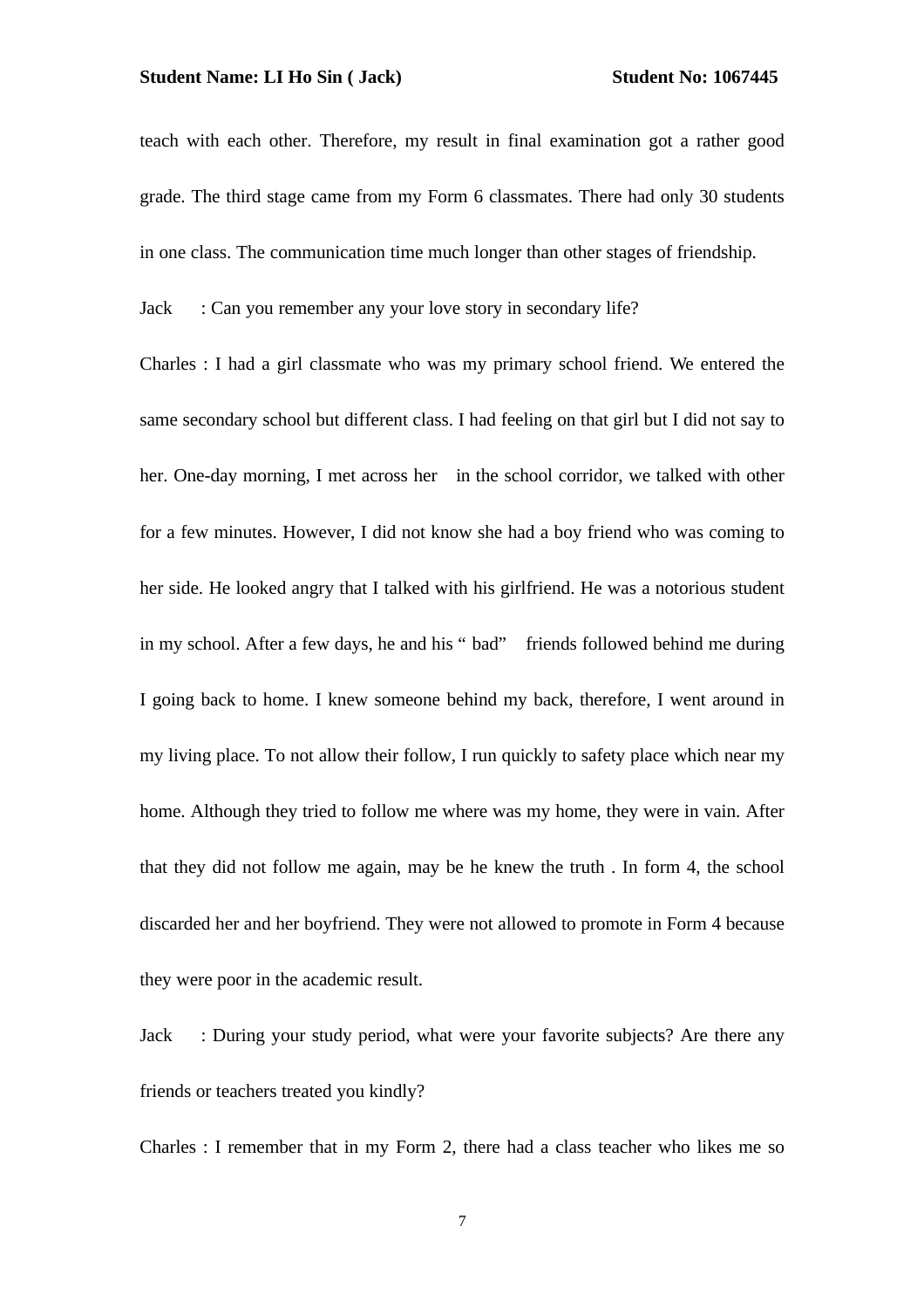much. One event that I would ever remember. In Form 2 , we needed to choose any one kind of subject: Arts or Science. My friends and parents told me to choose the science subject because it could find better career . Also it was more suitable for boy to study. Therefore, I chose the science subject as major study in Form 4 and 5. However, the competition among the whole school was so great that not everybody could take a sit. Fortunately, my class teacher knew someone who gave up the seat in science subject. He immediately put my name in the list. I really thank for his gift. Actually, after study the science subject I found this was difficult and boring subject. It seemed that I studied the Art rather than Science. My favorite subjects were Economics, Chinese History and World History, especially the Economics that led me to further study. Because my results of the Certificate Examination were not good, except the Economics subject.

Jack : Final question , How did your parents see your future? What did you want to do ?

Charles : They did not put any pressure on me about my future or even the study. They let me to choose what I want to be. But being a college student, I had a target in my future. I needed to have provided a stable living condition for my parents and my child. I want a 1000 sq. feet of flat and a dream car in near future.

Jack : That is the end of our interview. Once again thanks for Charles cooperation!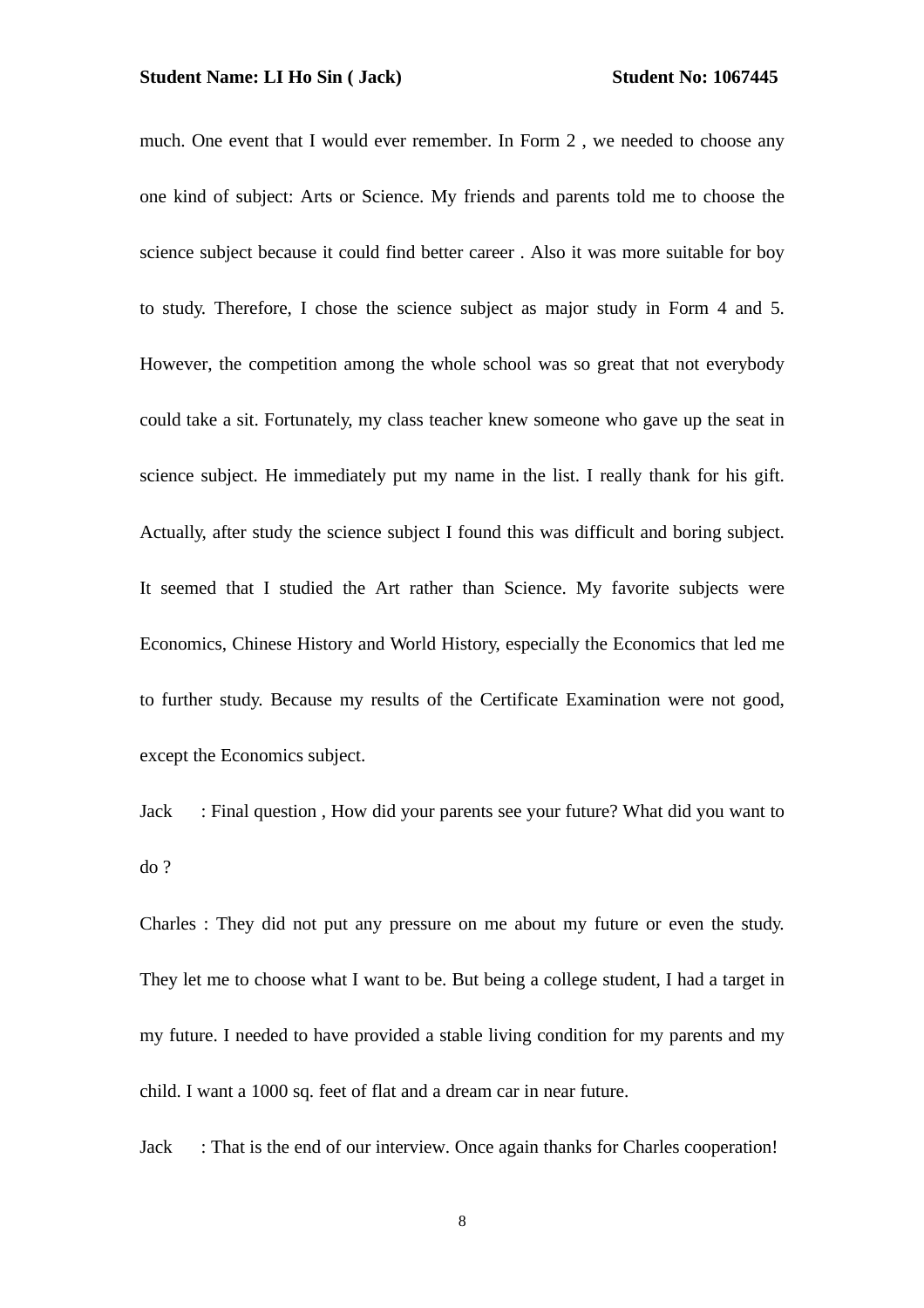## **Summary of Interview**

Charles comes from a nuclear family. Father, mother and a little brother. They have a close relationship with each other, although Charles more likely to talk with mother rather than father. Their family shows some typical events that many families also have it. For example, the father and the eldest son made the final decision in tackle the problems. The mother does the household tasks and take care the kids. The kids more like their mother than father. Charles talked three special events which stick in his mind. Most of the people did not remember what they did in pre-school life. They were told by their parents. That was same to Charles's situation. He had his best friends in different period when they meet. He has a good teacher who let him to study the Science subject. No matter how the friends and teachers treating Charles, his family is the best and the most important persons in the world.